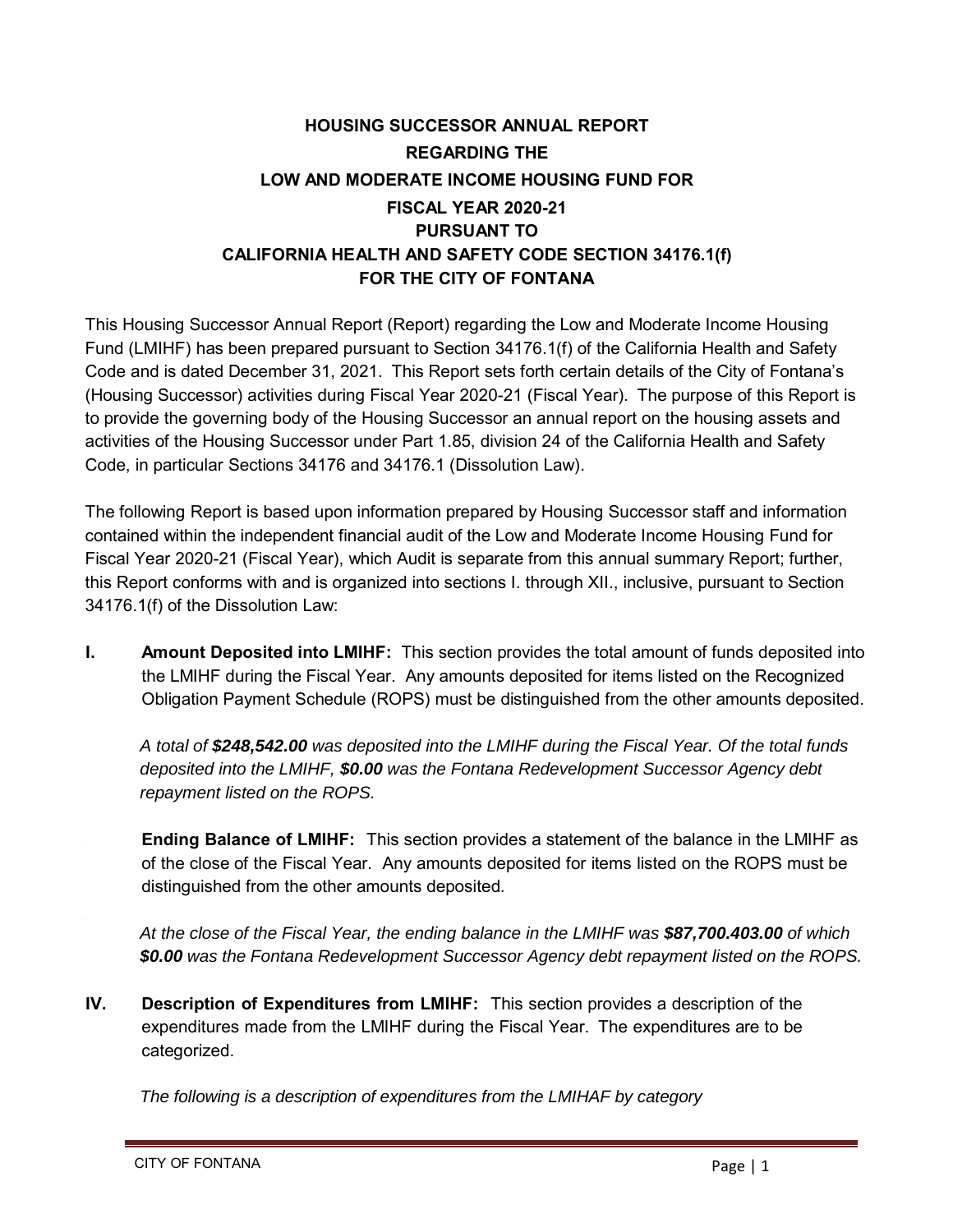| Monitoring, Administrative & Preservation Expenditures (a): |                                           |  |    |            | \$      | 122,785 |
|-------------------------------------------------------------|-------------------------------------------|--|----|------------|---------|---------|
| Homeless Prevention & Rapid Rehousing Services(b):          |                                           |  |    |            | \$      |         |
| Housing Development Expenditures:                           |                                           |  |    | \$.        | 222,674 |         |
|                                                             | Courtplace previously known as Southridge |  |    |            |         |         |
| Low-Mod Income Units:                                       |                                           |  | S  | 89,069.59  |         |         |
| Very-Low Income Units:                                      |                                           |  | \$ | 111,336.99 |         |         |
|                                                             | <b>Extremely-Low Income Units:</b>        |  | \$ | 22,267.40  |         |         |
| <b>Total Expenditures From LMIHF</b>                        |                                           |  |    |            | 345.459 |         |

**V. Statutory Value of LMIHF Assets Owned by Housing Successor:** This section provides the statutory value of LMIHF real property owned by the Housing Successor, the value of loans and grants receivables, and the sum of these two amounts.

*Under the Dissolution Law and for purposes of this Report, "statutory value of real property" means the value of properties formerly held by the former redevelopment agency as*  listed on the housing asset transfer form approved by the Department of Finance by the *housing asset transfer schedule under Section 34176(a)(2), the value of the properties transferred to the Housing Successor pursuant to Section 34181(f), and the purchase price of properties purchased by the Housing Successor. Further, the value of loans and grants receivable is included in these reported assets held in the LMIHF.* 

The following provides the statutory value of assets owned by the Housing Successor.

| <b>Value of Housing Successor Assets</b>                                   |              |  |  |
|----------------------------------------------------------------------------|--------------|--|--|
|                                                                            |              |  |  |
| Statutory Value of Real Property Owned by Housing Successor: (a)           | \$5,750,000  |  |  |
| Value of Loans and Grants Receivable: (b)                                  | \$72,057,520 |  |  |
| <b>Total Value of Housing Successor Assets</b>                             | \$77,807,520 |  |  |
|                                                                            |              |  |  |
| (a) Information obtained from Finance Department's "Asset Details"         |              |  |  |
| (b) Information Obtained by Accounting Department for draft CAFR 2020/2021 |              |  |  |

**VI. Description of Transfers:** This section describes any transfers, if any, to another housing successor agency made in previous Fiscal Years, including whether the funds are unencumbered and the status of any projects, if any, for which the transferred LMIHF will be used. The sole purpose of the transfers must be for the development of transit priority projects, permanent supportive housing, and housing for agricultural employees or special needs housing.

*The Housing Successor did not make any LMIHF transfers to other Housing Successors pursuant to Section 34176.1(c)(2) during the Fiscal Year.*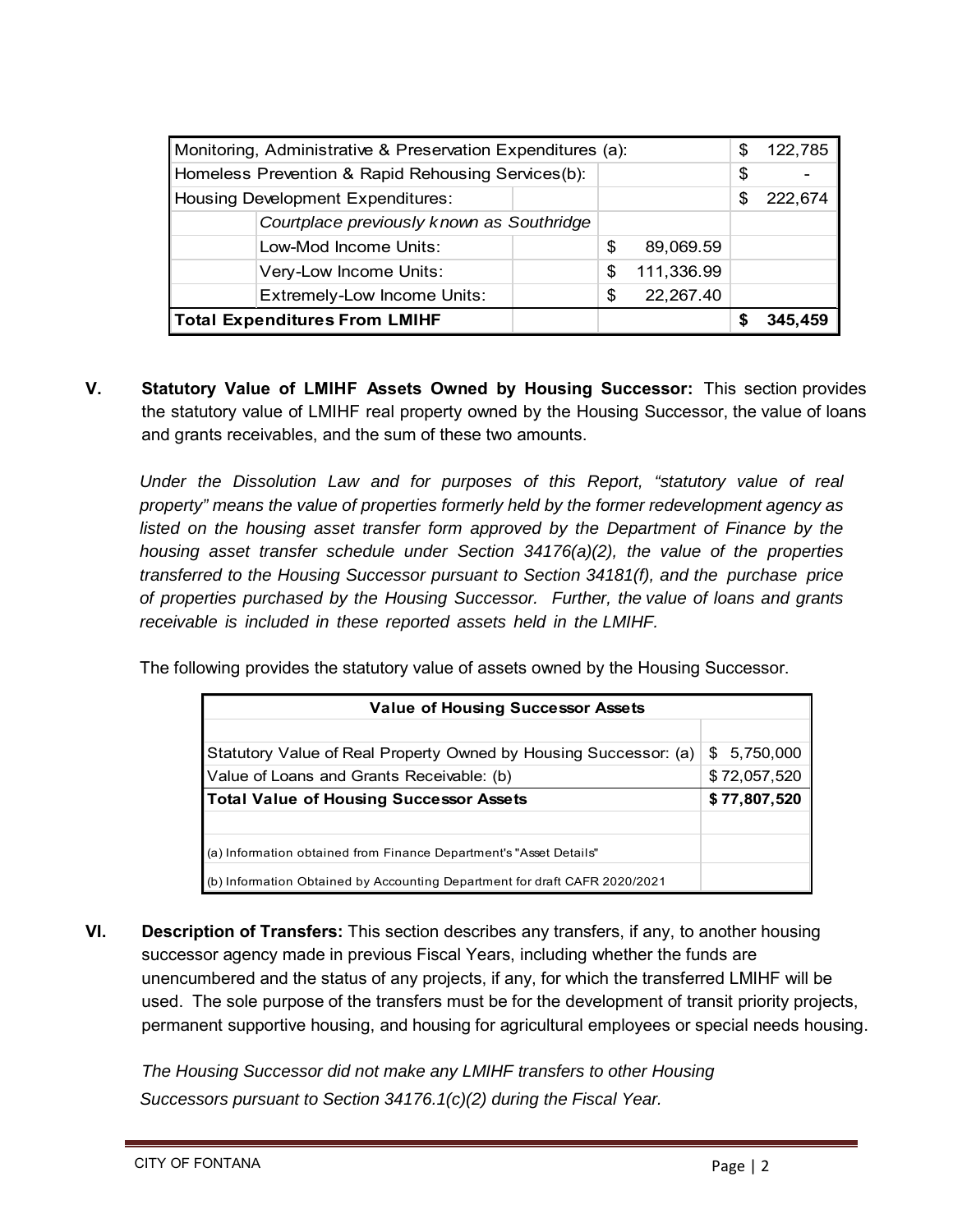**VII. Project Descriptions:** This section describes any project for which the Housing Successor receives or holds property tax revenue pursuant to the ROPS and the status of that project.

*The Housing Successor does not receive or hold property tax revenue pursuant to the ROPS.* 

**VIII. Status of Compliance with Section 33334.16:** This section provides a status update on compliance with Section 33334.16 for interests in LMIHF real property acquired by the former redevelopment agency prior to February 1, 2012, and a status update for interests in real property acquired on or after February 1, 2012.

Section 33334.16 requires that real property acquired using the LMIHF must initiate activities *consistent with the development of the property for the purpose for which it was acquired within five years from the date it first acquired the property.* 

| Properties Purchased prior to February 1, 2012:     |                                           |                               |                                                                  |                                                                                                              |  |
|-----------------------------------------------------|-------------------------------------------|-------------------------------|------------------------------------------------------------------|--------------------------------------------------------------------------------------------------------------|--|
| <b>Address of</b><br><b>Property</b>                | <b>APN</b>                                | Date of<br><b>Acquisition</b> | Deadline to<br>Initiate<br><b>Development</b><br><b>Activity</b> | <b>Status of Housing Successor</b><br><b>Activity</b>                                                        |  |
| 9972 Juniper Ave                                    | 0251-051-21<br>0251-051-22<br>0251-051-23 | 10/31/2011                    | 10/31/2016                                                       | Minerva Manor – 62 units of senior<br>housing has been fully constructed<br>and units occupied.              |  |
| <b>Properties Purchased after February 1, 2012:</b> |                                           |                               |                                                                  |                                                                                                              |  |
| <b>Address of</b><br><b>Property</b>                | <b>APN</b>                                | Date of<br><b>Acquisition</b> | Deadline to<br>Initiate<br><b>Development</b><br><b>Activity</b> | <b>Status of Housing Successor</b><br><b>Activity</b>                                                        |  |
|                                                     |                                           |                               |                                                                  |                                                                                                              |  |
| 9420 Sierra Ave.                                    | 0193-234-06                               | 5/25/2015                     | 5/25/2020                                                        | Project was completed and a grand<br>opening ceremony held in May 2018.<br>All units are currently occupied. |  |

**IX. Description of Outstanding Obligations Pursuant to Section 33413:** This section provides a description of any outstanding inclusionary and replacement housing obligations pursuant to Section 33413 that remained to transfer to the Housing Successor on February 1, 2012; the Housing Successor's progress in meeting those obligations; and of the Housing Successor's plans to meet unmet obligations.

*According to the fiscal year 2009-2010 to fiscal year 2013-2014 Implementation Plan for the former Redevelopment Agency, no replacement or inclusionary housing obligations were transferred to the Housing Successor. The former Redevelopment Agency's Implementation Plans are posted on the City's website at www.fontana.org.*

**X. Extremely Low Income Test:** This section provides the information required by Section 34176.1(a)(3)(B), or a description of expenditures by income restriction for five-year period, with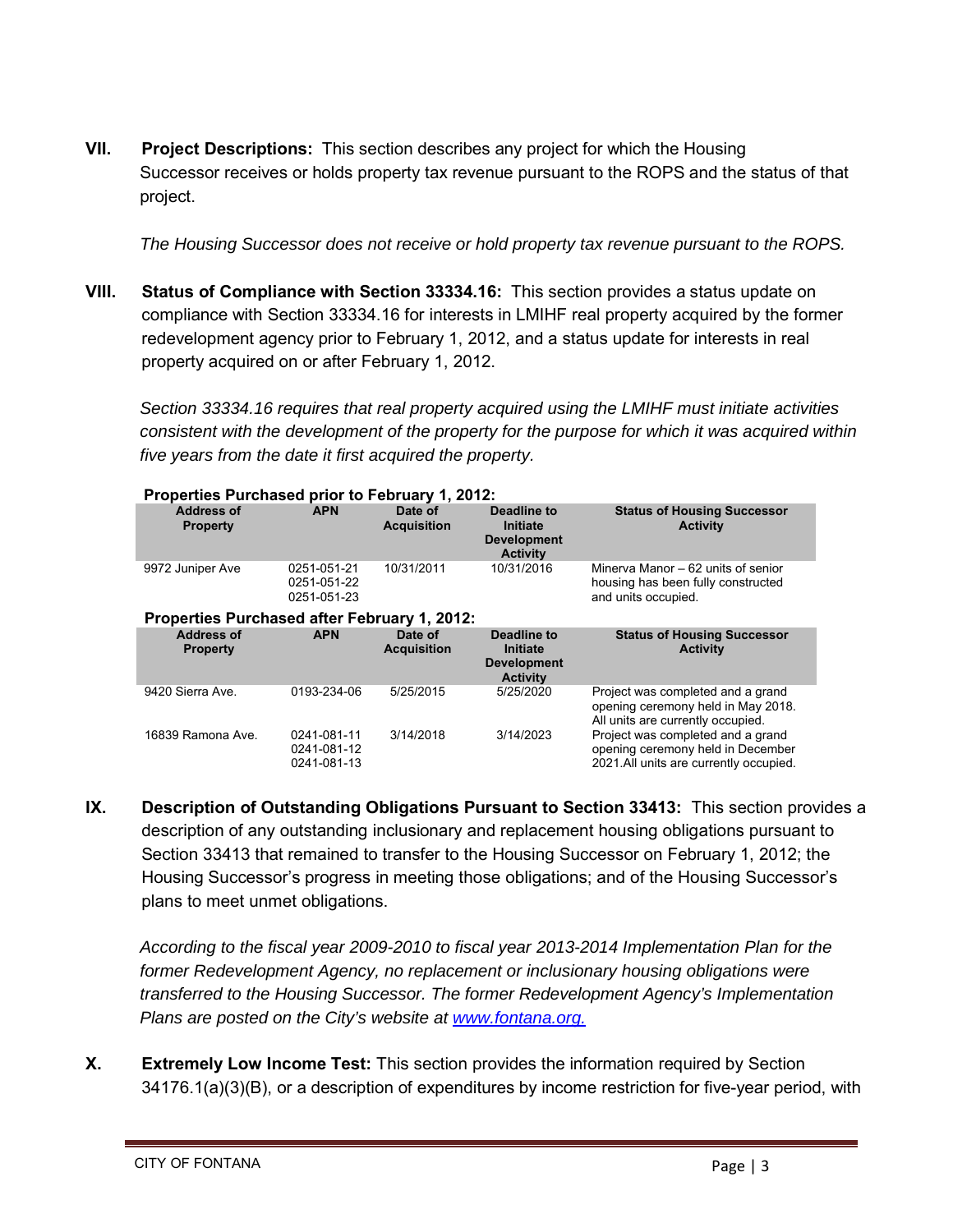the time period beginning January 1, 2015 and whether the statutory thresholds have been met. Reporting of the Income Test is not required until 2020.

*Section 34176.1(a)(3)(B) requires that the Housing Successor must require at least 30% of the LMIHF to be expended for development of rental housing affordable to and occupied by households earning 30% or less of the AMI. If the Housing Successor fails to comply with the Extremely-Low Income requirement in any five-year report, then the Housing Successor must ensure that at least 50% of the remaining LMIHF be expended in each fiscal year following the*  latest fiscal year following the report on households earning 30% or less of the AMI until the *Housing Successor demonstrates compliance with the Extremely-Low Income requirement.* 

| <b>Extremely Low Income Test</b>                | 2015/16 - 2020/21 |
|-------------------------------------------------|-------------------|
| # of Assisted Extremely Low Income Rental Units | 19                |
| # of Total Assissted Rental Units               | 247               |
| Extremely Low Income Unit Percentage            | 7.69%             |

**XI. Senior Housing Test:** This section provides the percentage of units of deed-restricted rental housing restricted to seniors and assisted individually or jointly by the Housing Successor, its former Redevelopment Agency, and its host jurisdiction within the previous 10 years in relation to the aggregate number of units of deed-restricted rental housing assisted individually or jointly by the Housing Successor, its former Redevelopment Agency and its host jurisdiction within the same time period.

*The Housing Successor is to calculate the percentage of units of deed-restricted rental housing restricted to seniors and assisted by the Housing Successor, the former redevelopment agency and/or the City within the previous 10 years in relation to the aggregate number of units of deedrestricted rental housing assisted by the Housing Successor, the former redevelopment agency and/or City within the same time period. If this percentage exceeds 50%, then the Housing Successor cannot expend future funds to assist additional senior housing units until the Housing Successor or City assists and construction has commenced a number of restricted rental units that is equal to 50% of the total amount of deed-restricted rental units.*

*The following provides the Housing Successor's Senior Housing Test for the 10-year period of Fiscal Year 2010-11 through Fiscal Year 2020-21:* 

| <b>Senior Housing Test</b>        | 2010/11 - 2020/21 |        |
|-----------------------------------|-------------------|--------|
| # of Assisted Senior Rental Units |                   | 213    |
| # of Total Assissted Rental Units |                   | 656    |
| Senior Housing Percentage         |                   | 32.47% |

**XII. Excess Surplus Test:** This section provides the amount of any excess surplus in the LMIHF, the length of time that the Housing Successor has had excess surplus, and the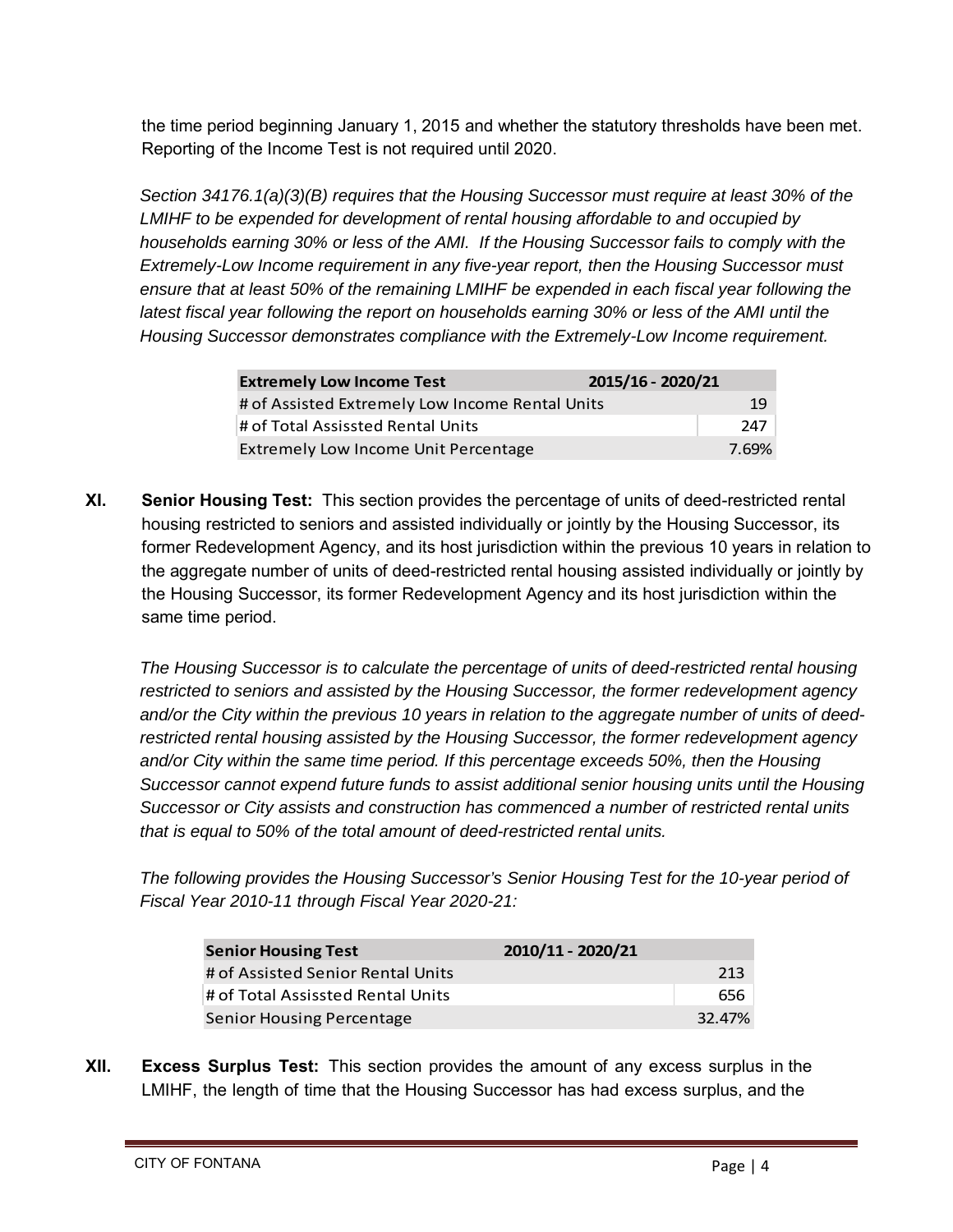Housing Successor's plan for eliminating the excess surplus.

*Excess Surplus is defined in Section 34176.1(d) as an unencumbered amount in the account that exceeds the greater of one million dollars (\$1,000,000) or the aggregate amount deposited into the account during the Housing Successor's preceding four Fiscal Years, whichever is greater.*

*The following provides the Excess Surplus test for the preceding four Fiscal Years* 

| Fund Balance - As of 6/30/2021                           |             | \$87,574,029    |
|----------------------------------------------------------|-------------|-----------------|
| Less Unavailable Funds As of 6/30/2021*                  |             | \$0             |
| Land Held for Resale                                     |             | SO <sub>2</sub> |
| Loan Receivables                                         |             | \$72,057,520    |
| Restricted Cash due to California Department             | \$O         |                 |
| of Finance per Due Diligence Review Determination Letter |             |                 |
| <b>Total Unavailable Funds</b>                           |             | \$72,057,520    |
|                                                          |             |                 |
| Unemcumbered Fund Balance As of 6/30/2021                |             | \$15,516,509    |
|                                                          |             |                 |
| Deposits for the Preceding Four Years:                   |             |                 |
| Fiscal Year 2016-17                                      | \$415,855   |                 |
| Fiscal Year 2017-18                                      | \$789,441   |                 |
| Fiscal Year 2018-19                                      | \$616,782   |                 |
| Fiscal Year 2019-20                                      | \$678,211   |                 |
| <b>Total Deposits</b>                                    | \$2,500,290 |                 |
|                                                          |             |                 |
|                                                          |             |                 |
| <b>Base Limitation</b>                                   | \$1,000,000 |                 |
|                                                          |             |                 |
| Greater Amount                                           |             | \$2,500,290     |
|                                                          |             |                 |
| <b>Computed Excess/Surplus</b>                           |             | \$13,016,219    |

## **Excess Surplus Test for FY 2020-2021**

*\*The Housing Successor is currently working with a developer to create an affordable housing complex in South Fontana (the number of units is still under negotiation)*. *The ENA for the Fontana - Southridge Housing Project Exclusive Negotiating Agreement was approved by the Fontana Housing Authority on January 28, 2020. Housing Authority anticipates utilizing all excess funds for this project.* 

*Test Result: The LMIHF has an Excess Surplus of \$ 13,016,219.* 

*The Housing Successor Agency continues to work with developers to identify suitable locations for additional affordable housing units.* 

**XIII. Inventory of Homeownership Units:** This section provides an inventory of homeownership units assisted by the former Redevelopment agency or the Housing Successor that are subject to covenants or restrictions of to an adopted program that protects the former Redevelopment Agency's investment of moneys from the Low and Moderate Income Housing Fund pursuant to subdivision (f) of Section 33334.3.

This inventory shall include all the following information:

(A) Number of units assisted by the former redevelopment agency or the Housing Successor that are subject to covenants or restrictions or to an adopted program that protects the